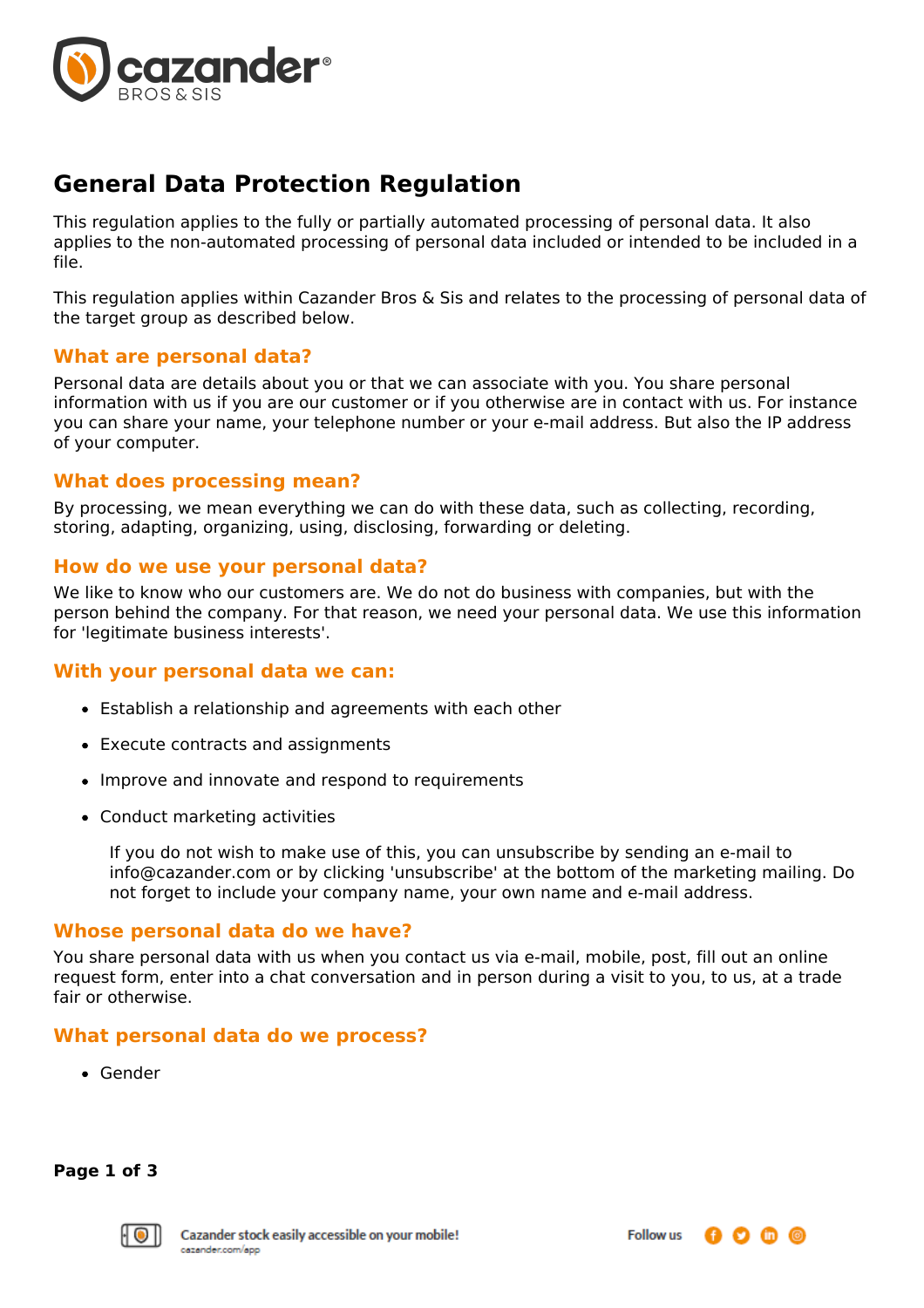

- Surname and first name
- E-mail address
- Telephone number
- Function
- IP address
- Information in the visit report
- Photos during the visit
- Capture e-mails and WhatsApp correspondence
- Possible photography in e.g. the plant

# **With whom do we share data and why?**

Data will not be shared with third parties outside the EU.

For the service we offer, it is important that we work with third parties. Personal data may therefore be shared with third parties that we trust and with whom we have concluded a processing agreement as well. We always ensure that third parties only have access to personal data that are necessary for their specific work.

The privacy policy of these two parties can be found here:

- **Google** <https://policies.google.com/privacy?hl=en&gl=en>
- **Zendesk** <https://www.zendesk.nl/company/customers-partners/privacy-policy/>

For other processing agreements, please contact us.

# **What rights do you have?**

If your personal data are processed by us, you also have privacy rights, which we respect, of course. If you have any questions about this privacy policy, please send an e-mail to info@cazander.com. We aim to respond to your e-mail as soon as possible, but this can take up to 20 days (30 days legally allowed). If you have a complaint about how we use your data or about how we respond to your requests and questions regarding privacy, you can submit a complaint to the national Data Protection Authority.

The following rights are at issue:

## **Right of access, rectification and restriction of data processing**

You have the right to know which of your personal data we process. The purpose of this right is that you can check whether your data are correct and complete. If the information is found to be incorrect or its preservation is found to be in breach of the data protection legislation, this will be corrected. You may also ask us to limit the personal data we process

**Page 2 of 3**